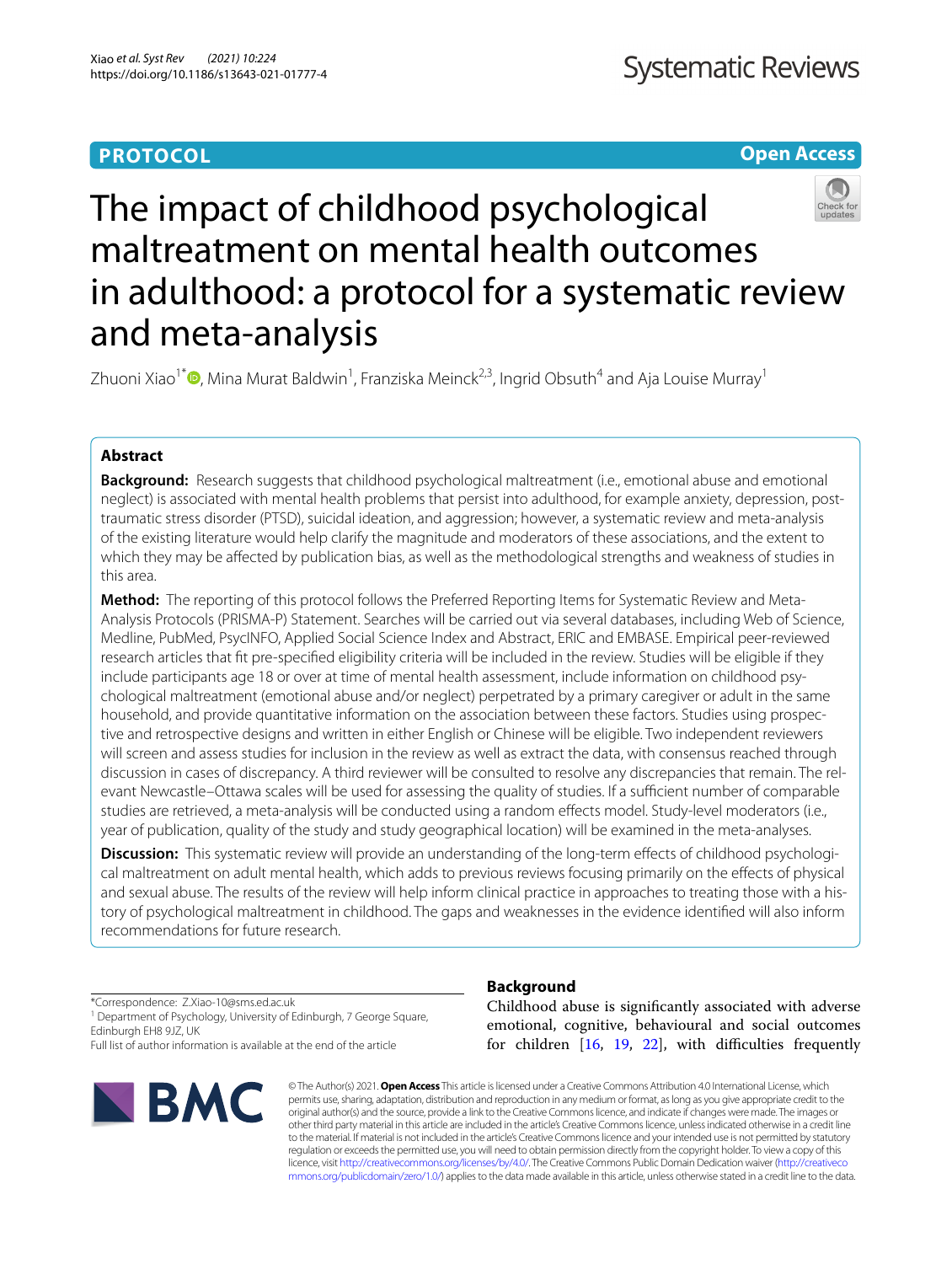continuing into adulthood [\[7](#page-5-3)]. According to the World Health Organization (WHO) (2020), childhood abuse refers to all forms of abuse (e.g. physical, sexual, emotional, psychological and neglect) that result in potential or actual harm to a child's physical or psychological health.

Childhood emotional abuse is the type of abuse least well-studied  $[1]$  $[1]$ . There has been one systematic review on the association between childhood emotional abuse and neglect in school-aged children [\[19\]](#page-5-1),however, there has been no systematic review or meta-analysis on the long-term mental health efects of childhood psychological maltreatment on adults.

There are different definitions of psychological maltreatment, for example, Vega Castelo (2012) stated that psychological maltreatment refers to afective and cognitive aspects of child maltreatment. For the purpose of this review, psychological maltreatment is defned as including two specifc concepts: childhood emotional abuse and childhood emotional neglect. Forms of psychological maltreatment may include rejecting, isolating, neglecting, exploiting, and terrorizing [\[12](#page-5-5)]. Emotional abuse in childhood refers to continual deliberate mistreatment of a child, which may include deliberately trying to scare, humiliate, ignore, and isolate the child. Emotional abuse is often a part of other forms of abuse,however, it can also happen on its own  $[4]$  $[4]$ . In contrast to emotional abuse, emotional neglect may be unintentional, and caregivers are sometimes unaware that they are emotionally neglecting their child. Emotional neglect in childhood refers to caregivers' failure to recognize, understand or provide what a child really needs, and may sometimes refer to lack of attention to a child  $[4]$  $[4]$ . The primary distinction between childhood emotional neglect and childhood emotional abuse is that the former refects indifferent parenting while the latter reflects hostile parenting [\[17\]](#page-5-7).

This review will focus on psychological maltreatment perpetrated by primary caregivers or another adult in household specifically. This focus is motivated by the fact that in the traditional family model, primary caregivers and cohabiting adults are often the most important figures for a child. This is also reflected in commonly used measures of maltreatment. For example, in measures such as the Childhood Traumatic Questionnaire [[5\]](#page-5-8), Adverse Childhood Experience, etc., the items ask whether primary caregivers or adults living in the same household committed maltreatment. The focus on psychological maltreatment is motivated by the fact that it is currently the least-well studied form of abuse in terms of its efects on adult mental health. Part of the reason may be the challenges inherent in measuring psychological maltreatment. Compared with physical and sexual

abuse, the assessment and identifcation of psychological maltreatment can be more difficult  $[2]$  $[2]$ , since there is no physical evidence of its occurrence. However, the negative outcomes of it may manifest in numerous ways such as impaired emotional, cognitive, or social development, including outcomes such as depression [[13\]](#page-5-10), helplessness (Black, SlepAM, & Heyman, 2001), aggression (Diza, Simantov, & Rickert, 2002), emotional dysregulation (Burns, Jacksons, & Harding, 2010) delinquency, substance abuse, PTSD, anxiety, and low self-esteem (Kilpatrict, Saunders, & Smith, 2003).

# **Rationale for the current review**

There are numerous systematic reviews on the associations between physical or sexual abuse and adult mental health [[3,](#page-5-11) [15\]](#page-5-12), however—to the best of the authors' knowledge—to date, no research has been carried out to synthesize current evidence on the relationships between childhood psychological maltreatment by primary caregivers (or adults living in the same household) and adult mental health. A systematic review on this topic can provide an understanding of the consistency and strength of the link between early childhood maltreatment and adult mental health outcomes at both the clinical and sub-clinical level. A systematic review and meta-analysis can help provide a more precise estimate of the association than has been provided by primary studies to date. It will also allow us to examine the factors that moderate the magnitude of this association, and to evaluate whether the feld is afected by publication bias. Further, it will provide a characterization of the quality of empirical studies in this feld and identify gaps in the literature.

The primary review questions will be:

- What are the long-term efects of childhood psychological maltreatment on adult mental health?
- What are the unique efects of childhood psychological maltreatment by caregivers on adult mental health after adjusting for other forms of abuse?
- How do study-level moderators such as year of publication, quality of study and location of study afect these associations?

#### **Method**

The Preferred Reporting Items for Systematic Review and Meta-Analysis Protocols (PRISMA-P) recommendations have been used to guide the reporting in this systematic review protocol and will be used to guide the reporting of the review itself  $[21]$  $[21]$ . This systematic review protocol has been registered in the International Prospective Register of Systematic Reviews (PROSPERO) with registration number CRD42020197833.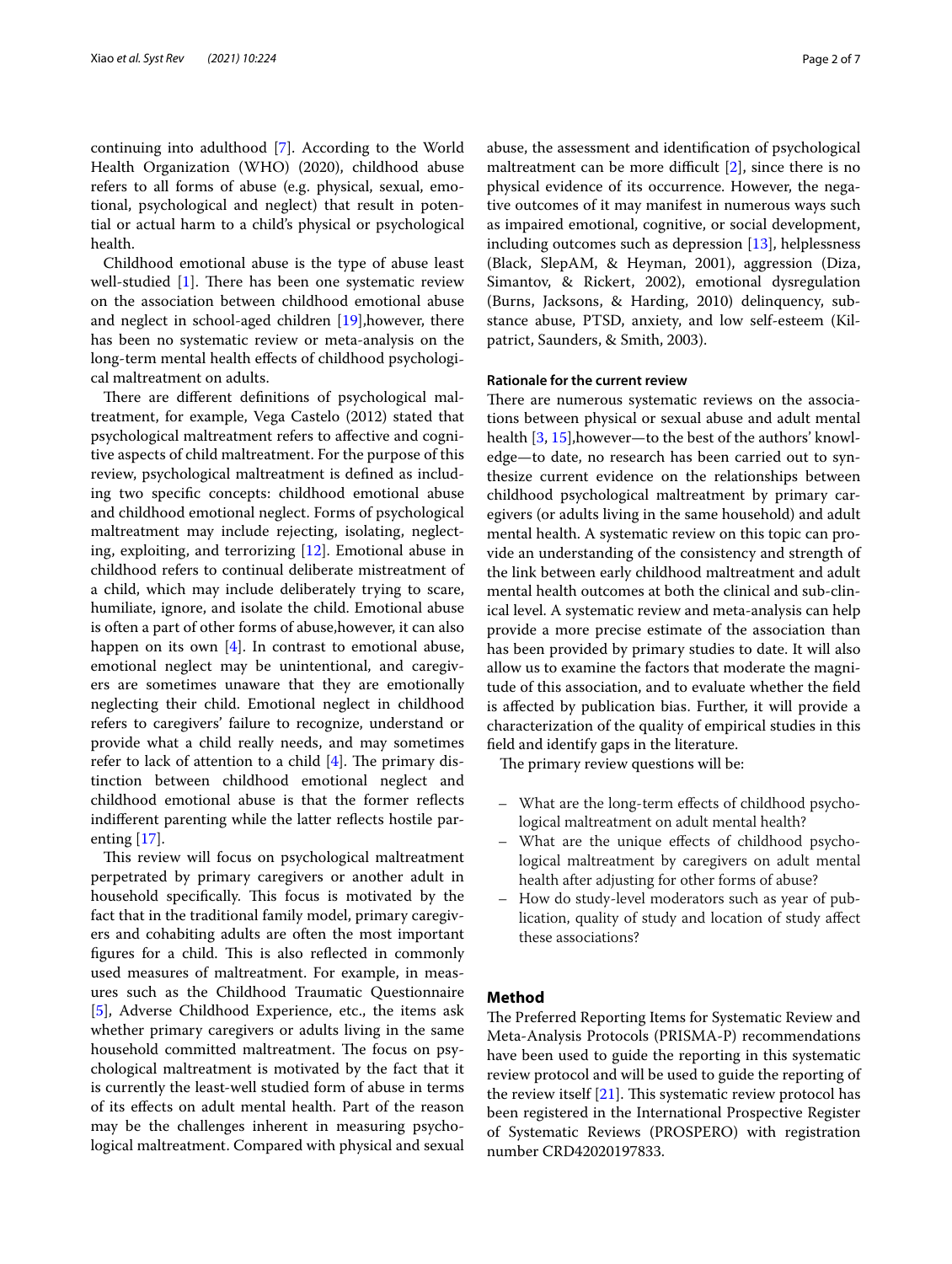# **Search strategy**

To search the existing literature on childhood psychological maltreatment, the following keywords will be used: 'child abuse', 'childhood psychological maltreatment', 'childhood emotional abuse', 'child neglect', 'childhood emotional neglect', 'psychological aggression', 'psychological violence', 'psychological domestic violence' and 'childhood psychological victimisation'. The Boolean operator 'OR' will be used to combine the search terms and with specifc syntax be adapted to the diferent databases.

To capture the concept of mental health, these key search terms will be used: 'mental health', 'generalised anxiety disorder', 'depression', 'major depression disorder', 'PTSD', 'personality disorder', 'eating disorder', 'bipolar disorder', 'schizophrenia', 'panic disorder', 'psychosis', 'social anxiety disorder', 'suicide ideation', 'suicide attempt', 'non-suicidal self-injury' and 'substance abuse'. The Boolean operator 'OR' will be used to combine these search terms, adapted to the syntax of diferent databases.

The Boolean operator ('AND') will be used to combine keywords from psychological maltreatment and mental health. In addition, the maltreatment terms will be combined with child<sup>\*</sup> and the mental health terms with adult<sup>\*</sup> using the AND operator in order to link the concepts to the relevant developmental stages.

Several databases will be used searching for relevant papers: Web of Science, Medline, PubMed, PsycINFO, Applied Social Science Index and Abstract, ERIC and EMBASE. For grey literature, several databases will be used: WHO database, PhD thesis/dissertation databases, and Open Grey.

For literature written in Chinese, ZhiWang which is a well-known database in China, and covers various journals written in Chinese, will be used for searching the literature.

# **Inclusion criteria**

- Participants aged over 18 at assessment of the mental health problems.
- Measurement of abuse: studies that measured childhood psychological maltreatment using retrospective self-report, questionnaires, interviews, or police or social work records will be included.
- Measurement of mental health: studies that measured mental health problems (standard diagnoses as listed in the DSM-V or ICD-10 or using mental health scores based on validated measures) using

self-report, questionnaires or clinical interviews will be included.

- Types of maltreatment: studies that only assessed childhood psychological maltreatment, childhood emotional neglect, childhood emotional abuse, or studies that assessed both childhood emotional abuse and childhood emotional neglect and other types of abuse (e.g., physical, or sexual) will be included. The abuse must have been committed by the primary caregivers, or the adult living in the same household.
- Comparison: adults who experienced only childhood psychological maltreatment versus adults who experienced diferent forms of abuse during childhood, with or without psychological maltreatment versus adults who experienced no abuse during childhood will be compared.
- Ascertainment of exposure to childhood psychological maltreatment by primary caregivers (or adults living in the same household): Studies using either retrospective or prospective data will be included.
- Studies that reported odds ratio or other effect size: If the studies do not report the relevant efect size, they will be eligible for inclusion only if they provide the raw information such that the efect size could be calculated. When the raw information not available in the text, authors will contact the authors to request such data.
- Additional inclusion criteria include:
- Articles written in either English or Chinese will be included refecting the language capabilities of the team.

# **Exclusion criteria**

- Any book chapters, case studies, letter, opinions, and editorials that do not present new data will be excluded.
- Qualitative investigations will be excluded.
- Studies that do not provide an analysis of childhood psychological maltreatment will be excluded.
- Studies that focus on psychological maltreatment perpetrated by non-parental others or where data for primary caregivers or another adult in household cannot be disaggregated from data on abuse perpetrated by others will not be included.
- Studies where diferent types of abuse are combined and not separately reported so that it is not possible to obtain an efect for childhood psychological maltreatment will be excluded.
- Studies where the outcome is physical rather than mental illness will be excluded.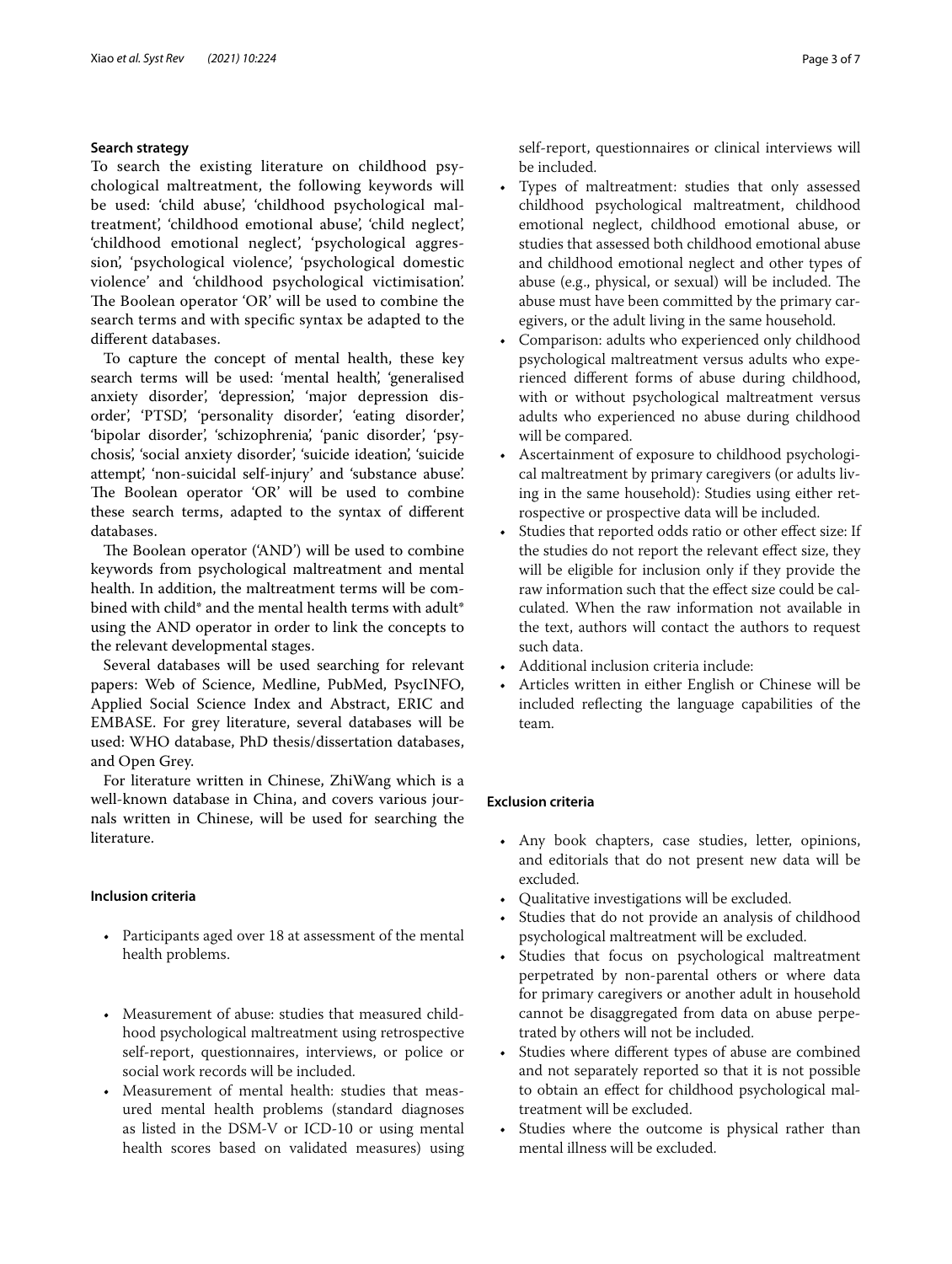• Review papers (narrative reviews, systematic reviews, and meta-analyses) will be excluded.

# **Study selection**

The bibliographic software program Zotero will be used to manage and store relevant studies. Duplicate studies will be removed via this software. Two independent reviewers will scrutinise the electronic searches for eligibility and inclusion of studies into the systematic review based on their title and abstract. Full texts of potentially relevant papers will be retrieved and reviewed independently by two reviewers. A fnal determination of whether an article meets inclusion criteria will be made on examination of the full article, the reason for each excluded study will be documented. A third reviewer will be consulted to resolve any discrepancies that cannot be resolved through discussion between the original reviewers. Figure [1](#page-3-0) presents the flow diagram to be adopted in the systematic review for study selection [[20\]](#page-5-14).

# **Methodological appraisal of study**

Classifcation of risk of bias as recommended by the Newcastle–Ottawa Quality Assessment Scale will be used to assess the quality of selected case–control for retrospective study or cohort studies for longitudinal studies [[25](#page-6-0)]. Main domains of this assessment are selection (adequateness of case defnition, representativeness of the cases, selection of controls and defnition of controls), comparability (comparability of cases and controls based on the design or analysis) and exposure (ascertainment of exposure, same method of ascertainment for cases and control and non-response rate). A study can be awarded a maximum of four stars for selection, two stars for comparability and three stars

<span id="page-3-0"></span>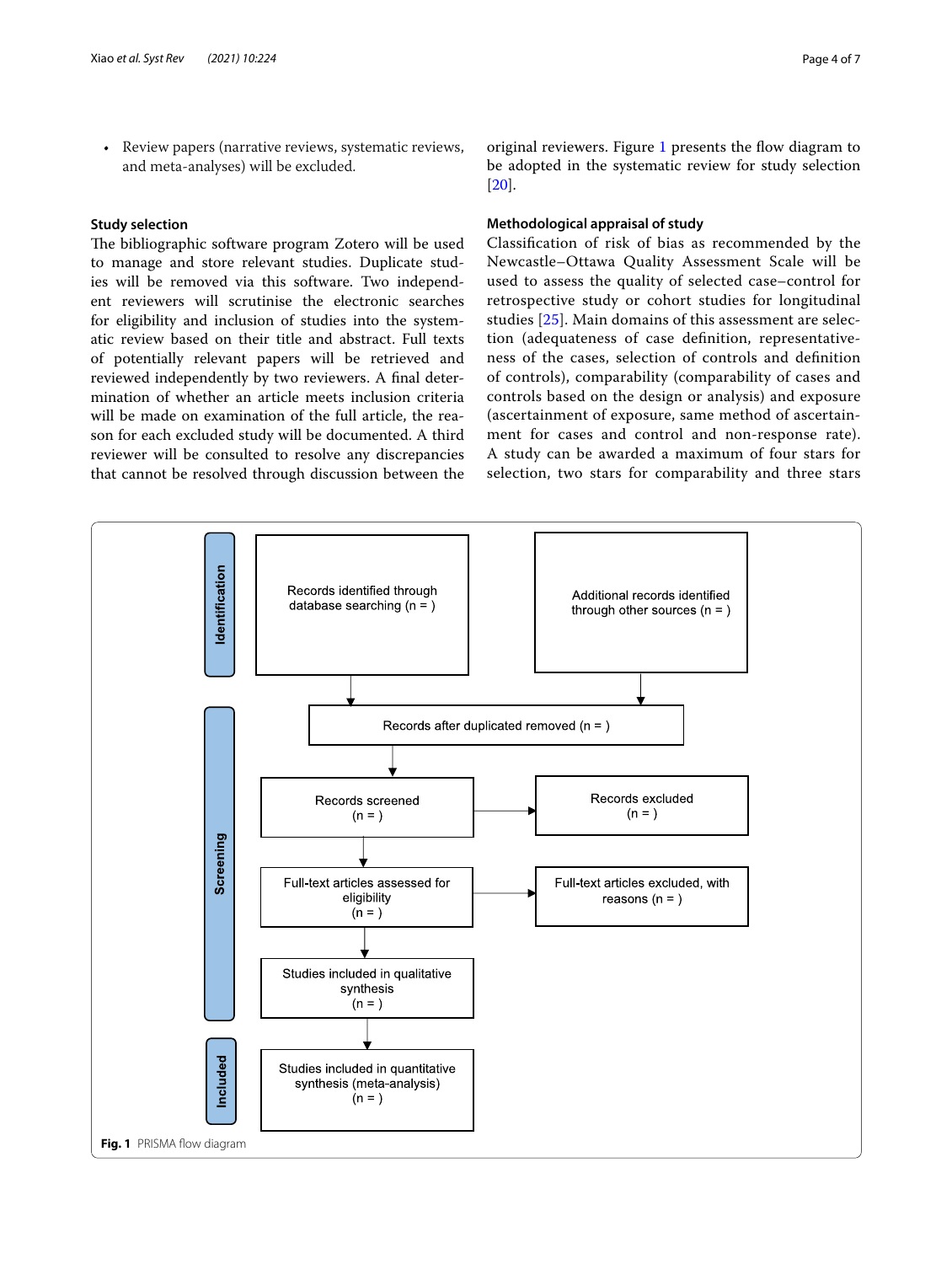for exposure. More stars represent lower risk of bias. Two reviewers will independently assess the studies for methodological quality with discrepancies being resolved through discussion and a third reviewer will be consulted where consensus cannot be reached through discussion.

#### **Data extraction**

Study fndings will be extracted using a structured database. It will include pertinent information such as author name and date of publication, sample size, sample population, study geographical location, sample population demographic, study setting, study methodology, types of abuse, measurement of childhood psychological maltreatment, duration of abuse, measurement of various mental health outcomes, perpetrator of the maltreatment, age at exposure to maltreatment, the relation between childhood psychological maltreatment and mental health outcomes (as an odds ratio or risk ratio), and covariates adjusted for. When available, both adjusted and unadjusted statistics will be extracted. Two reviewers will independently conduct the data extraction with consensus reached through discussion in case of discrepancies. Where consensus is not reached through discussion, a third reviewer will be consulted. If any new categories are identifed during the course of the review, they will be added, and the extraction database will be modifed as needed. If there are any missing data or relevant information, authors will be contacted to supply the information. To detect the unique efects of childhood psychological maltreatment by caregivers on adult mental health after adjusting for other forms of abuse, researchers will extract the statistical information of the studies exploring the associations between childhood psychological maltreatment and adult mental health when adjusting for other types of abuse.

#### **Data analysis**

A narrative synthesis of the fndings from the included studies will be presented. The narrative synthesis will focus on socio-demographic characteristics of the samples (duration of abuse, who the maltreatment was inficted by, age at exposure to maltreatment), characteristic of the studies (study setting, sample size, study design), methodology (questionnaire, self-report, experimental design, clinical interview, police or social work records), types of mental health issues, efect size and odd/risk ratios.

A meta-analysis will be conducted if there are enough studies with information related to both childhood psychological maltreatment and mental health. Results will be summarized using a forest plot. Results from diferent study designs will not be pooled together (e.g., studies that assessed only childhood psychological maltreatment and studies that assessed diferent types of abuse) to prevent a misleading summary of the study efect; rather, they will be analysed separately. If possible, meta-analyses of both adjusted and unadjusted efects will be conducted and results compared. A random efects model will be utilized for the meta-analysis as it is likely that studies will not be homogeneous. Studies are expected to represent fairly substantial diferences in method (i.e. types of participants, measurements) and are thus not anticipated to reflect a single underlying effect size. The 'Metafor' package for R statistical software will be used for meta-analysis [\[24](#page-5-15)].

The GRADE criteria will be used to assess the quality of the evidence provided by the observational studies in relation to the outcome (Higgins & Green, 2011). The quality of the evidence will be rated as very low, low, moderate, and high; and factors that may decrease the quality are risk of bias, imprecision, inconsistency and indirectness (Higgins & Green, 2011).

#### **Assessment of heterogeneity and moderator analysis**

Study heterogeneity will be assessed by examining the characteristics of studies and similarities between childhood psychological maltreatment and mental health outcomes. Statistical heterogeneity will be assessed by calculating  $Q$  and  $I^2$ . Where there are sufficient numbers of studies in the meta-analysis, study-level moderators will be tested. These may include study quality (based on the quality assessment described above), study geographical location, year of publication, and sample size. Moderator analysis will be using the 'Metafor' package.

## **Assessment of reporting bias**

In case of an appropriate number of studies  $(n \ge 10)$ , publication bias will be assessed using a funnel plot for each outcome by plotting the efect size against study size (Higgins & Green, 2011). An Egger test [\[11](#page-5-16)] and the trim and fll method [\[10](#page-5-17)] will be used to statistically test for publication bias and its potential impact.

#### **Discussion**

This protocol outlines the plan for a systematic review and, if applicable, a meta-analysis on the efects of childhood emotional abuse and childhood emotional neglect (collectively 'psychological maltreatment') perpetrated by primary caregivers or adults living in the same household in childhood on adult mental health outcomes. There is currently no systematic review and meta-analysis focusing specifcally on the long-term efects of childhood psychological maltreatment on adult mental health outcomes, therefore, the review will help fll this important gap. The findings from this review could help illuminate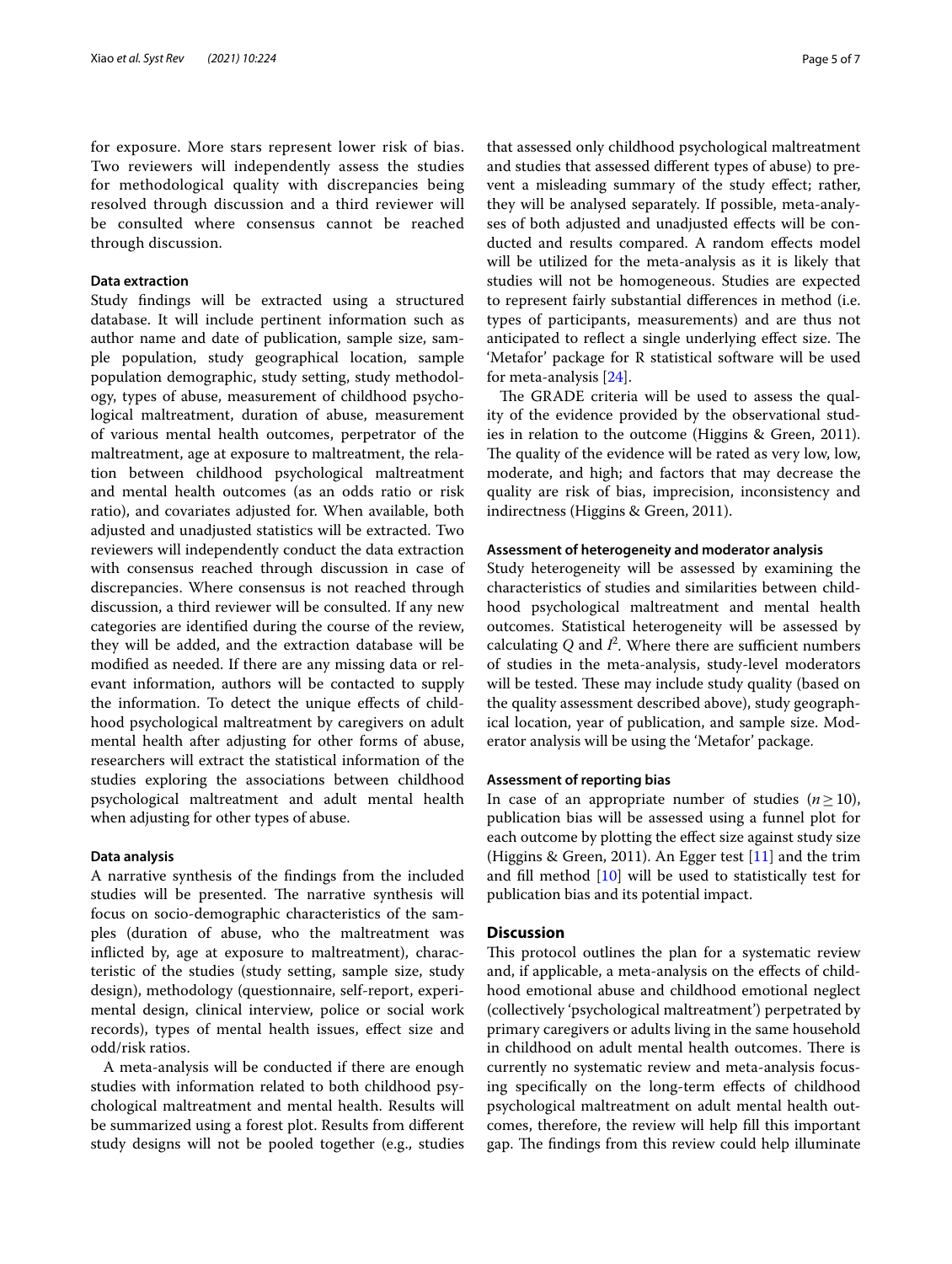the long-term impact of psychological maltreatment, in combination with and net of other forms of abuse. This can help inform prevention and intervention strategies to help target resources and minimise the impact of psychological maltreatment. It will also potentially provide insights into whether the impact of psychological maltreatment varies across contexts; which mental health outcomes it is most strongly related to; and whether its impact has changed over time. This review will also explore where the major gaps are in current evidence in other to make recommendations for future research. Finally, it will help provide an assessment of the quality of the work on the feld and identify areas for improvement in future research to strengthen the evidence in the feld.

#### **Abbreviations**

DSM-V: The Diagnostic and Statistical Manual of Mental Disorders (5th edition); ICD-10: International Classifcation of Diseases, tenth revision; PRISMA: Preferred Reporting Items for Systematic Review and Meta-Analysis; PTSD: Post-traumatic stress disorder; WHO: World Health Organization.

#### **Acknowledgements**

Not applicable.

#### **Authors' contributions**

ZX is the guarantor of this review and has conceived the original research idea, has developed the selection criteria and search strategy, and will analyse the data. ZX and MMB will screen and extract the data from studies and will assess the risk of bias of each study. ALM will resolve any disagreements, make the fnal judgement, and will provide the guidance for interpreting the analysis. ALM, IO and FM guided the draft of the protocol, verifed the selection criteria and search strategy, and contributed the revision of the protocol. ALM, IO and FM will also supervise the review process and will provide feedback if needed. All authors have read and approved the fnal manuscript of the review protocol.

#### **Funding**

FM received support from the European Research Council (ERC) under the European Union's Horizon 2020 research and innovation programme [Grant Agreement Number 852787] and the UK Research and Innovation Global Challenges Research Fund [ES/S008101/1].

#### **Availability of data and materials**

Not applicable.

#### **Compliance with ethical standards**

#### **Ethics approval and consent to participate**

This study will based on the previous studies and will not collect new data or involve identifable data. Therefore, ethical review is not required.

#### **Competing interests**

Not applicable.

#### **Author details**

<sup>1</sup> Department of Psychology, University of Edinburgh, 7 George Square, Edinburgh EH8 9JZ, UK. <sup>2</sup> School of Social and Political Science, University of Edinburgh, Edinburgh, UK. <sup>3</sup> Faculty of Health Sciences, North-West University, Vanderbijlpark, South Africa. <sup>4</sup>Clinical Psychology Department, University of Edinburgh, Edinburgh, UK.

Received: 2 November 2020 Accepted: 27 July 2021 Published online: 12 August 2021

#### **References**

- <span id="page-5-4"></span>1. Afroz S, Tiwari PSN. Psychological abuse: Impact on children. Ind J Health Wellbeing. 2015;6(5).
- <span id="page-5-9"></span>2. Aiosa-Karpas CJ, Karpas R, Pelcovitz D, Kaplan S. Gender identifcation and sex role attribution in sexually abused adolescent females. J Am Acad Child Adolesc Psychiatry. 1991;30(2):266–71.
- <span id="page-5-11"></span>3. Angelakis I, Austin J, Gooding P. Childhood maltreatment and suicide attempts in prisoners: A systematic meta-analytic review. Psychol Med. 2020;50(1):1–10.
- <span id="page-5-6"></span>4. Baker A, Festinger T. Emotional abuse and emotional neglect subscales of the CTQ: Associations with each other, other measures of psychological maltreatment, and demographic variables. Child Youth Serv Rev. 2011;33(11):2297–302.
- <span id="page-5-8"></span>5. Bernstein DP, Fink L, Handelsman L, Foote J. Childhood trauma questionnaire. Assessment of family violence: A handbook for researchers and practitioners. 1998.
- 6. Black DA, Smith SlepAM, Heyman RE. Risk factors for psychological abuse. Aggression Violent Behavior. 2001;6:189–201.
- <span id="page-5-3"></span>7. Bor W, Collerson M, Cupit SC, McDermott B, Stallman HM, Walmsley KE. New directions in treatment of child physical abuse and neglect in Australia: MST-CAN a case study. Adv Mental Health. 2010;9:148–61.
- 8. Burns EE, Jackson JL, Harding HG. Child maltreatment, emotion regulation, and posttraumatic stress: The impact of emotional abuse. Journal of Aggression, Maltreatment & Trauma. 2010;19:801–19. [https://doi.org/10.](https://doi.org/10.1080/10926771.2010.522947) [1080/10926771.2010.522947](https://doi.org/10.1080/10926771.2010.522947).
- 9. Diaz A, Simantov E, Rickert VI. Efect of abuse on health: results of a national survey. Arch Pediatr Adolesc Med. 2002;156(8):811–7.
- <span id="page-5-17"></span>10. Duval S. The Trim and Fill Method. In Publication Bias in Meta-Analysis: Prevention, Assessment and Adjustments. Wiley; 2006. p. 127–44.
- <span id="page-5-16"></span>11. Egger M, Smith G, Schneider M, Minder C. Bias in meta-analysis detected by a simple, graphical test. BMJ. 1997;315(7109):629–34.
- <span id="page-5-5"></span>12. Garbarino J, Guttman E, Seeley JW. The psychologically battered child. San Francisco, CA: Jossey-Bass; 1986.
- <span id="page-5-10"></span>13. Gibb BE, Alloy LB, Abrahamson LY, Rose DT, Whitehouse WG, Donovan P, Tierney S. History of child maltreatment, negative cognitive styles and episodes of depression in adulthood. Cogn Ther Res. 2001;25:426–46. [https://doi.org/10.1023/A:1005586519986.](https://doi.org/10.1023/A:1005586519986)
- 14. Higgins JP, Green S. Cochrane Handbook for Systematic Reviews of Interventions Version 5.1. 0 [updated March 2011]. The Cochrane Collaboration: 2011. Available from [www.cochrane-handbook.org.](https://www.cochrane-handbook.org) Accessed 29 Aug 2011.
- <span id="page-5-12"></span>15. Hovdestad W, Campeau A, Potter D, Tonmyr L. A systematic review of childhood maltreatment assessments in population-representative surveys since 1990. PloS One. 2015;10(5).
- <span id="page-5-0"></span>16. Hughes K, Bellis MA, Hardcastle KA, Sethi D, Butchart A, Mikton C, Dunne MP. The efect of multiple adverse childhood experiences on health: a systematic review and meta-analysis. The Lancet Public Health. 2017;2(8):e356–66.
- <span id="page-5-7"></span>17. Iwaniec D. The emotionally abused and neglect child: Identifcation, assessment, and intervention. New York: John Wiley and Sons; 1995.
- 18. Kilpatrick DG, Saunders BE, Smith DW. Youth victimization: Prevalence and implications. Research in brief. Washington, DC: US Department of Justice, Office of Justice Programs; 2003.
- <span id="page-5-1"></span>19. Maguire W, Naughton C, Tempest M, . . . Kemp. A systematic review of the emotional, behavioural and cognitive features exhibited by school‐aged children experiencing neglect or emotional abuse. Child Care Health Develop. 2015;41(5):641–53.
- <span id="page-5-14"></span>20. Moher D, Liberati A, Tetzlaff J, Altman DG. Preferred reporting items for systematic reviews and meta-analyses: the PRISMA statement. Ann Intern Med. 2009;151(4):264–9.
- <span id="page-5-13"></span>21. Moher D, Shamseer L, Clarke M, Ghersi D, Liberati A, Petticrew M, Stewart LA. Preferred reporting items for systematic review and meta-analysis protocols (PRISMA-P) 2015 statement. Syst Rev. 2015;4(1):1.
- <span id="page-5-2"></span>22. Norman RE, Byambaa M, De R, Butchart A, Scott J, Vos T. The longterm health consequences of child physical abuse, emotional abuse, and neglect: a systematic review and meta-analysis. PLoS Med. 2012;9(11):e1001349.
- 23. Vega Castelo ADL. Outcomes of psychological maltreatment in children. 2013.
- <span id="page-5-15"></span>24. Viechtbauer W. Conducting meta-analyses in R with the metafor package. J Stat Softw. 2010;36(3):1–48.